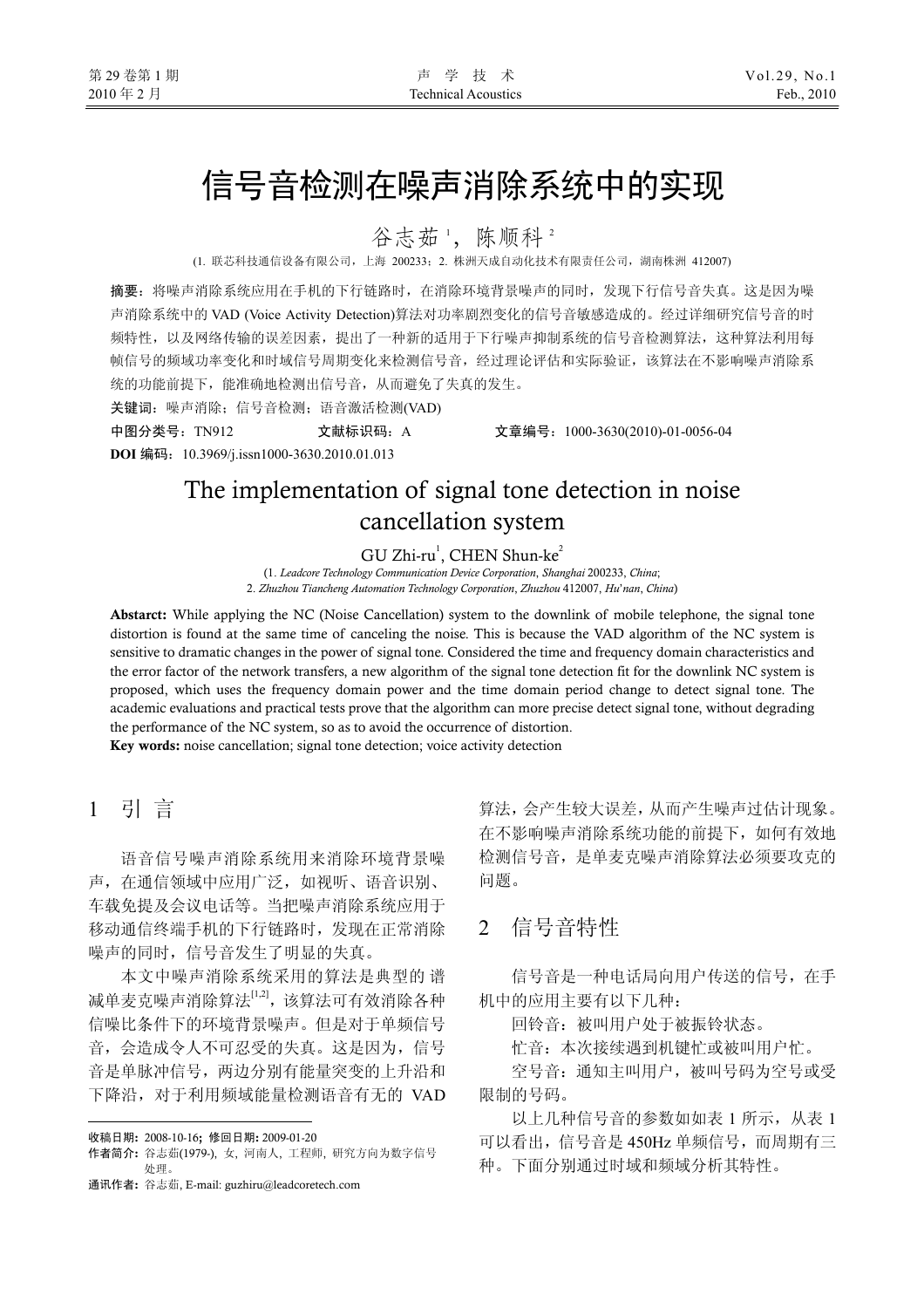| 标准信号音[3]<br>表 1<br>Criterion signal tone<br>Table 1 |              |                                                               |
|-----------------------------------------------------|--------------|---------------------------------------------------------------|
| 信号音种类                                               | 频率/Hz        | 信号脉冲断续比<br>(H)代表有音波<br>(L)代表无音波                               |
| 回铃音                                                 | $450 + 25$   | 1s(H)/4s(L)                                                   |
| 忙音                                                  | $450 + 25$   | 0.35s(H)/0.35s(L)                                             |
| 空号音                                                 | $450 \pm 25$ | $4 \uparrow 0.1$ s(H)/0.1s(L)<br>1 $\uparrow$ 0.4s(H)/0.4s(L) |

### 2.1 信号音的时域特性

信号音与语音流在时域的区别在于:有无规则 的周期。信号音有固定的周期,表现为每隔固定的 时间重复一次先前的波形。图 1~3 是信号音的时域 波形图和周期图。



number ringing

由图 1 时域特性图可见,在时域 1 个周期内, 有音波持续的最短时间是 100ms,是在空号音周期 内,而无音波持续的最长时间是 4000ms,是在回铃 音周期内。

#### 2.2 信号音的频域特性

信号音可看作是单频脉冲信号,并且频率固定 为 450Hz, 所以按 20ms 一帧的数据分析, 它们的 频域特性相同, 见图 4。



从图 4 可以看出,信号音的有音波频谱图功率 集中在 450Hz 频率值附近,而其它频率点处功率值 都很低。

### 3 信号音检测算法

图 5 是噪声消噪系统模块结构图,信号音检测 模块与 VAD 模块的位置并列,在检测到帧信号为 信号音时, 旁路 NC 模块, 让短时傅立叶分析<sup>[4]</sup>的 幅度值不经处理直接与先前保存的相位值相乘,送 入短时傅立叶综合模块进行反变化,其实质是对此 帧信号不做任何处理,这样在信号音检测准确的前 提下将保证信号音不会失真。



### 3.1 算法原理

图 6 是信号音检测结构图,包括四个子模块: 帧功率计算模块,计算一帧的总功率和平均功率; 音波检测模块(即 450Hz 频率检测模块),检测此帧 是不是 450Hz 单频信号; 信号音检测模块, 利用信 号音的时域周期性来检测是否是信号音;关闭信号 音检测模块,在足够长的时间未检测到 450Hz 音波

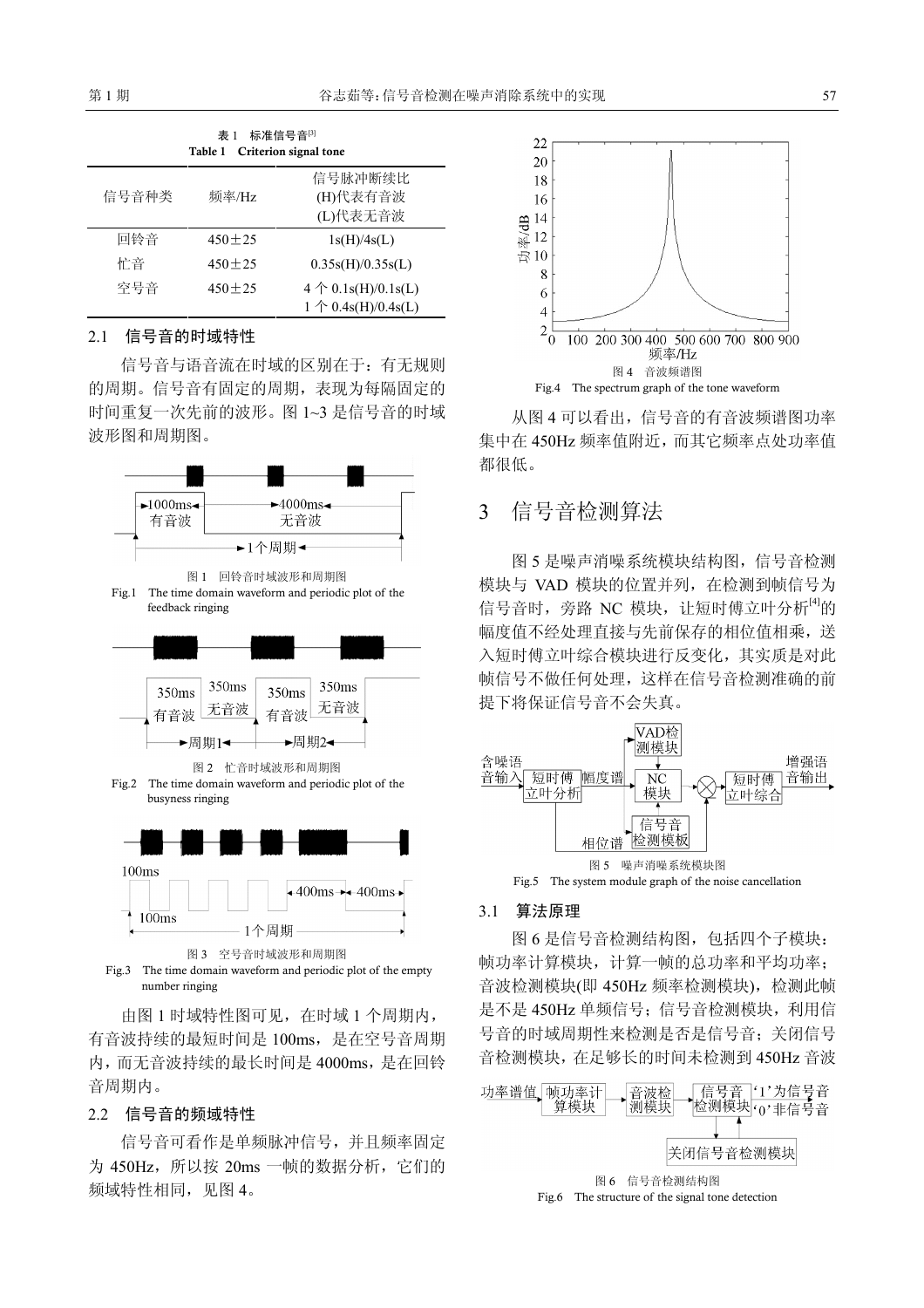则认为信号音传送完毕,关闭信号音检测模块。

信号音的检测是利用信号音频域的能量集中 特性<sup>[5]</sup>检测有无音波: 利用时域的周期性检测是否 是信号音和信号音是否传送完毕。语音处理系统一 般取每帧 20ms 信号<sup>[6]</sup>, 这样可得信号音中 1 个周期 内连续有音波的最少帧数是 5 帧,连续无音波的最 大帧数是 200 帧, 利用时域的这些特性设置三个计 数值:*Iscount*,计数连续有音波帧数;*Nocount*,计 数连续无音波帧数;*Offcount*,启动关闭信号音检 测模块计数。并根据时域周期性,设置相应的计数 门限。信号音检测算法的具体实现流程见图 7。具 体的实现分四个步骤:

步骤一:初始化三个计数值。 *Iscount*=0 *Nocount*=0 (1) *Offcount*=0

步骤二:计算帧功率值,作是否有音波的判决。  $\hat{m}$ 入时域信号表示为 $\tilde{x}_{n}(t)$ ,  $X_{n}(\omega_{k})$  为 $\tilde{x}_{n}(t)$  的短 时傅立叶变换,其中<sup>ω</sup>*<sup>k</sup>* 表示频率索引。

$$
X_n(\omega_k) = \text{FFT}(\tilde{x}_n(t))
$$
\n
$$
\langle X_n(\omega_k) \rangle = \text{FFT}(\tilde{x}_n(t))
$$
\n
$$
\langle X_n(\omega_k) \rangle = \sum_{n=1}^{\infty} (X_n(\omega_k))^* X_n(\omega_k)
$$
\n
$$
\langle X_n(\omega_k) \rangle = \sum_{n=1}^{\infty} (X_n(\omega_k)^* X_n(\omega_k))
$$
\n
$$
(3)
$$

$$
\overline{P}_n(\omega_k) = \sum P_n(\omega_k) / KK \tag{4}
$$

式(3)表示每样点的功率值,式(4)是帧平均功 率,*KK* 是每一帧的总样点数。





有无音波具体的判决流程如图 8,其判决原理 是根据单频信号功率集中于某几个频点。首先得到 平均功率,并将此帧的每一样点功率值与平均功率 相比,比值如果大于门限 TH4,则 *sfcount* 加 1。当





此帧功率样点值取完后,比较 *sfcount* 与门限 TH5, 如果是大于则认为是有音波,否则无音波。

步骤三:如果判决为有音波,则作是否是信号 音的判决,并使 *Offcount* 有效,启动关闭信号音检 测模块。门限 TH2 是按信号音 1 个周期内连续有音 波的最少帧数确定的,考虑误差因素,取经验值'3'。

步骤四:如果判决为无音波,在 *Offcount* 计数 至 TH1 的条件下,做信号音是否结束的判决。TH3 按信号音 1 个周期内无音波的最大帧数确定,考虑 误差因素,取经验值'210'。

### 3.2 功能评测

根据以上算法实现的信号音检测技术,在实际 应用中能够克服 NC 系统对信号音的失真问题。图 9 是信号音经过有信号音检测和无信号音检测 NC 系统前后的波形。

图 9 为图 1~3 三种信号音经过有信号音检测模 块的 NC 系统后输出结果,显然输出的信号音没有 明显变化,和原始信号基本一致;与之对比的是图 10,三种信号音经过无信号音检测模块的 NC 系统,